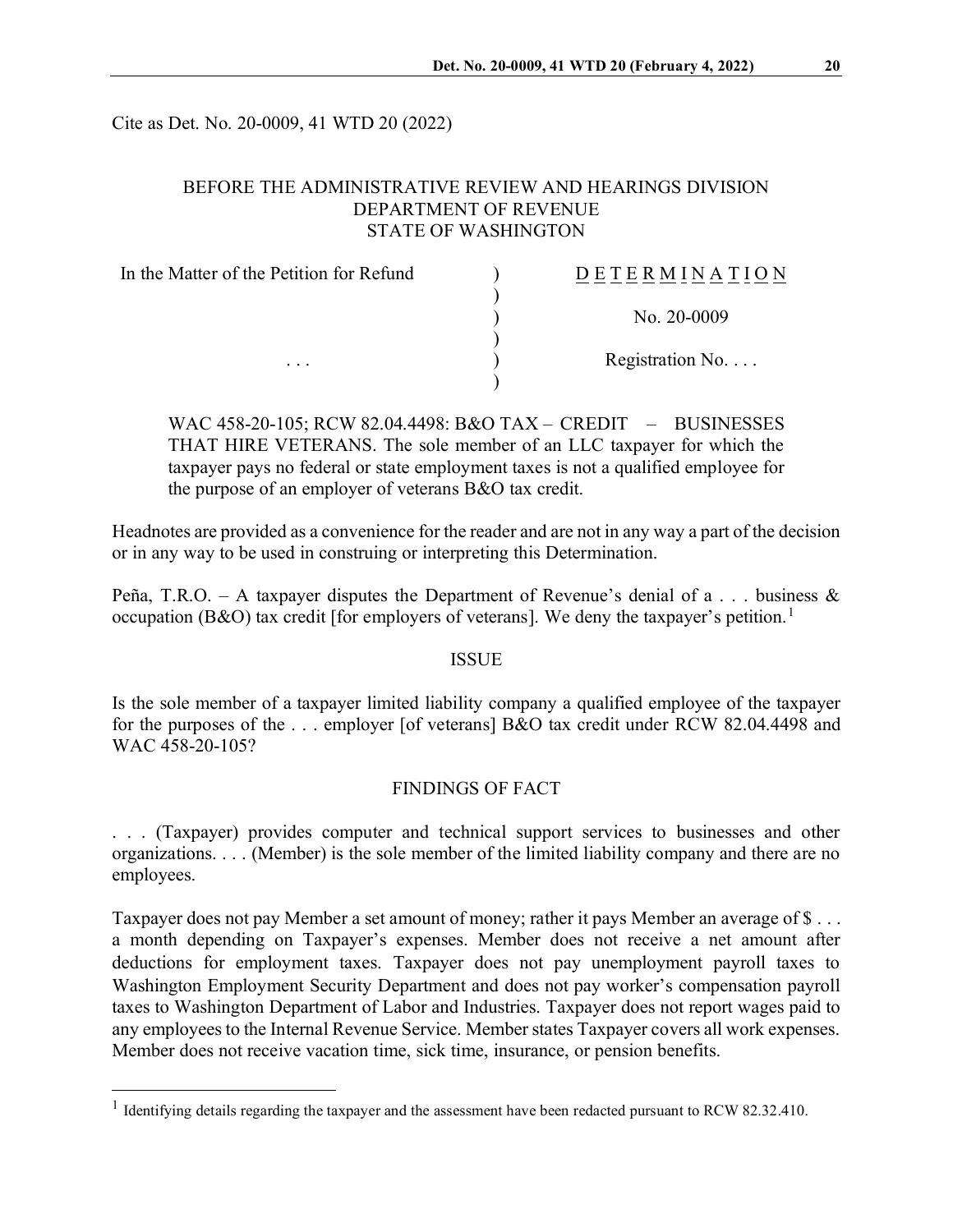Taxpayer sought [to use] the . . . B&O tax credit [for employers of veterans], for amounts paid to Member as part of filing its 2018 excise tax return, in the amount of \$ . . . . The Department's Taxpayer Account Administration Division denied Taxpayer's request on January 17, 2019, on the grounds Member was not a "qualified employee." Taxpayer then paid the balance due on the 2018 excise tax return prior to the return due date.

On January 17, 2019, Taxpayer submitted a petition for review of the denial. Taxpayer states that Member is a self-employed veteran, and the Department is denying it the benefit of the tax credit. Taxpayer further states that Member was unemployed, so Member created his own job. Taxpayer argues the statute authorizing the tax credit does not restrict business owners from taking advantage of this benefit if they are veterans creating jobs for themselves. Taxpayer states Member owns the business and as the owner, Member hired himself, a veteran, to fulfill contractual obligations. Member states that as a self-employed veteran, he is the owner and the employee. According to Taxpayer, the qualified employee definition does not restrict the business owner from being defined as an employee, there are no restrictions for self-employed veterans, and that the law was not created to punish or discriminate against self-employed veterans.

### ANALYSIS

RCW 82.04.4498 allows a business hiring unemployed veterans for full-time employment positions located in Washington to take a tax credit against its B&O tax equal to 20 percent of the wages and benefits the business pays to or on behalf of a qualified employee. RCW 82.04.4498(8) defines the following terms:

(a)(i) "Qualified employee" means an unemployed veteran who is employed in a permanent full-time position for at least two consecutive full calendar quarters. For seasonal employers, "qualified employee" also includes the equivalent of a fulltime employee in work hours for two consecutive full calendar quarters.

(ii) For purposes of this subsection  $(8)(a)$ , "full time" means a normal workweek of at least thirty-five hours.

(b) "Unemployed" means that the veteran was unemployed as defined in RCW 50.04.310 for at least thirty days immediately preceding the date that the veteran was hired by the person claiming credit under this section for hiring the veteran.

(c) "Veteran" means every person who has received an honorable discharge or received a general discharge under honorable conditions or is currently serving honorably, and who has served as a member in any branch of the armed forces of the United States, including the national guard and armed forces reserves.

In order to address the factors to be considered in determining employment status, the Department adopted WAC 458-20-105. . . . To determine whether Member is an employee of Taxpayer, we look to other provisions of WAC 458-20-105. With respect to the factors indicating that a [person] is an . . . employee, WAC 458-20-105 provides, in relevant part:

. . .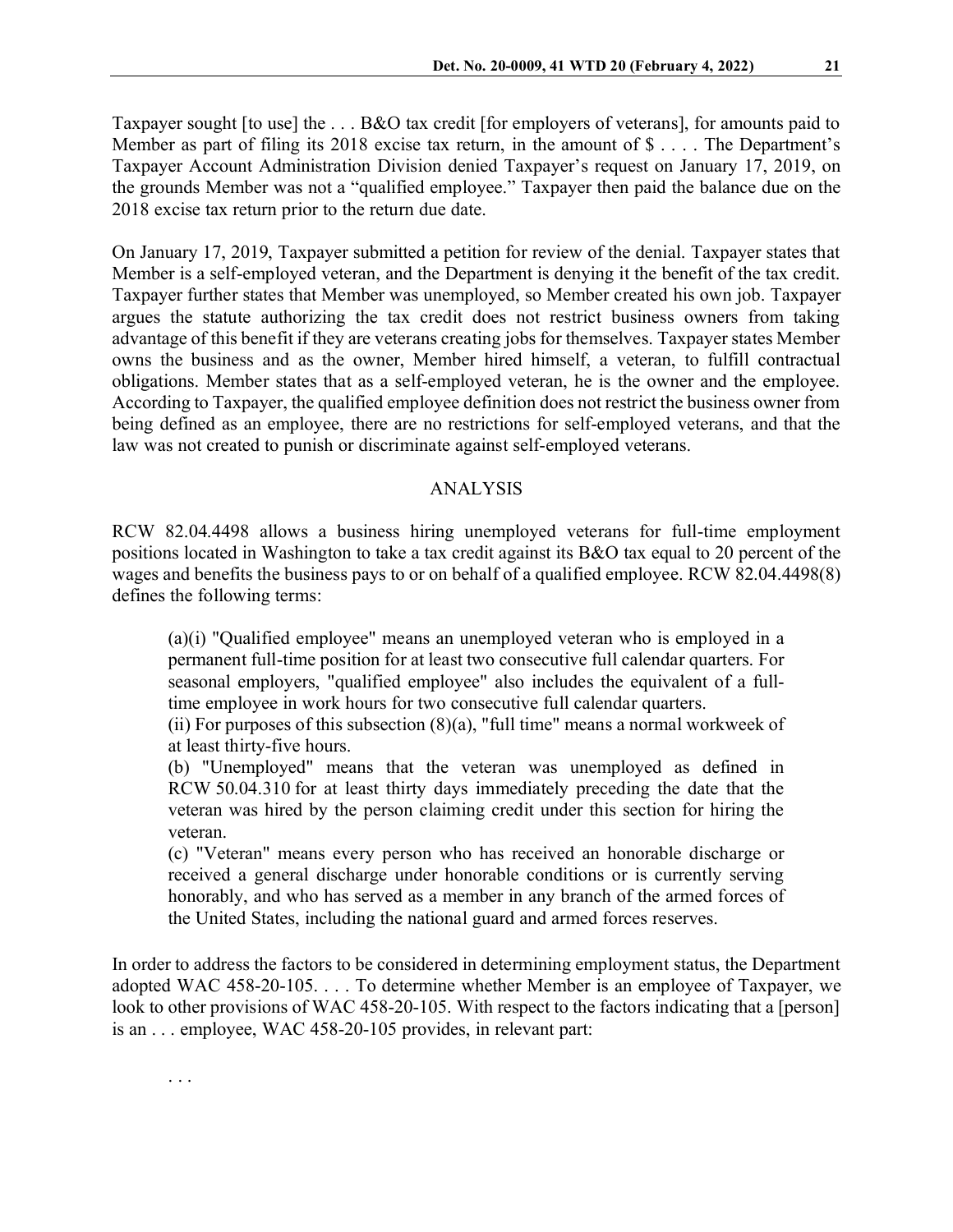(4) Employees. The following conditions indicate that a person is an employee. If the person:

(a) Receives compensation, which is fixed at a certain rate per day, week, month or year, or at a certain percentage of business obtained, payable in all events;

(b) Is employed to perform services in the affairs of another, subject to the other's control or right to control, and includes hired household employees that may cook, clean, provide nanny-care, or grounds maintenance;

(c) Has no liability for the expenses of maintaining an office or other place of business, or any other overhead expenses or for compensation of employees;

(d) Has no liability for losses or indebtedness incurred in the conduct of the business;

(e) Is generally entitled to fringe benefits normally associated with an employeremployee relationship, e.g., paid vacation, sick leave, insurance, and pension benefits;

(f) Is treated as an employee for federal tax purposes;

(g) Is paid a net amount after deductions for employment taxes, such as those identified in subsection (3)(h) of this rule.

WAC 458-20-105(3)(h) lists "Federal Insurance Contributions Act, Federal Unemployment Tax Act, and similar state taxes" as examples of employment taxes.

Tax benefits such as deductions, exemptions, and credits, must be strictly construed, though fairly, and in keeping with the ordinary meaning of their language, against the taxpayer. *See, e.g., Budget Rent-a-Car, Inc. v. Dep't of Revenue,* 81 Wn.2d 171, 500 P.2d 764 (1972); *Group Heath Coop. v. Tax Comm'n*, 72 Wn.2d 422, 429, 433 P.2d 201 (1967); Det. No. 07-0034E, 26 WTD 212 (2007). "The burden of showing qualification for the tax benefit afforded . . . rests with the taxpayer." *Group Health*, 72 Wn.2d at 429. Thus, Taxpayer must prove it is entitled to the ... employer [of veterans] B&O tax credit.

In this case, the factors that disfavor treating Member as an employee of Taxpayer include: Member does not receive compensation from Taxpayer at a fixed amount or percentage payable in all events. WAC 458-20-105(4)(a). Member is not employed to perform services in the affairs of another, subject to the other's control or right of control as there is no other; Member is the sole member of Taxpayer. WAC 458-20-105(4)(b). Member is not entitled to any fringe benefits normally associated with an employer-employee relationship such as vacation, sick leave, insurance, or pension benefits. WAC 458-20-105(4)(e). Taxpayer does not report wages paid to any employees to the IRS; therefore, Member is not treated as an employee for federal tax purposes. WAC 458-20-105(4)(f). Member is not paid a net amount after deductions for employment taxes as Taxpayer pays no employment taxes. WAC 458-20-105(4)(g).

The factors that favor treating Member as an employee of Taxpayer include: Member has no liability for overhead expenses or for compensation of employees. WAC 458-20-105(4)(c). Member has no liability for losses or indebtedness incurred in the conduct Taxpayer's business because Taxpayer is a limited liability company. WAC 458-20-105(4)(d); RCW 25.15.126.